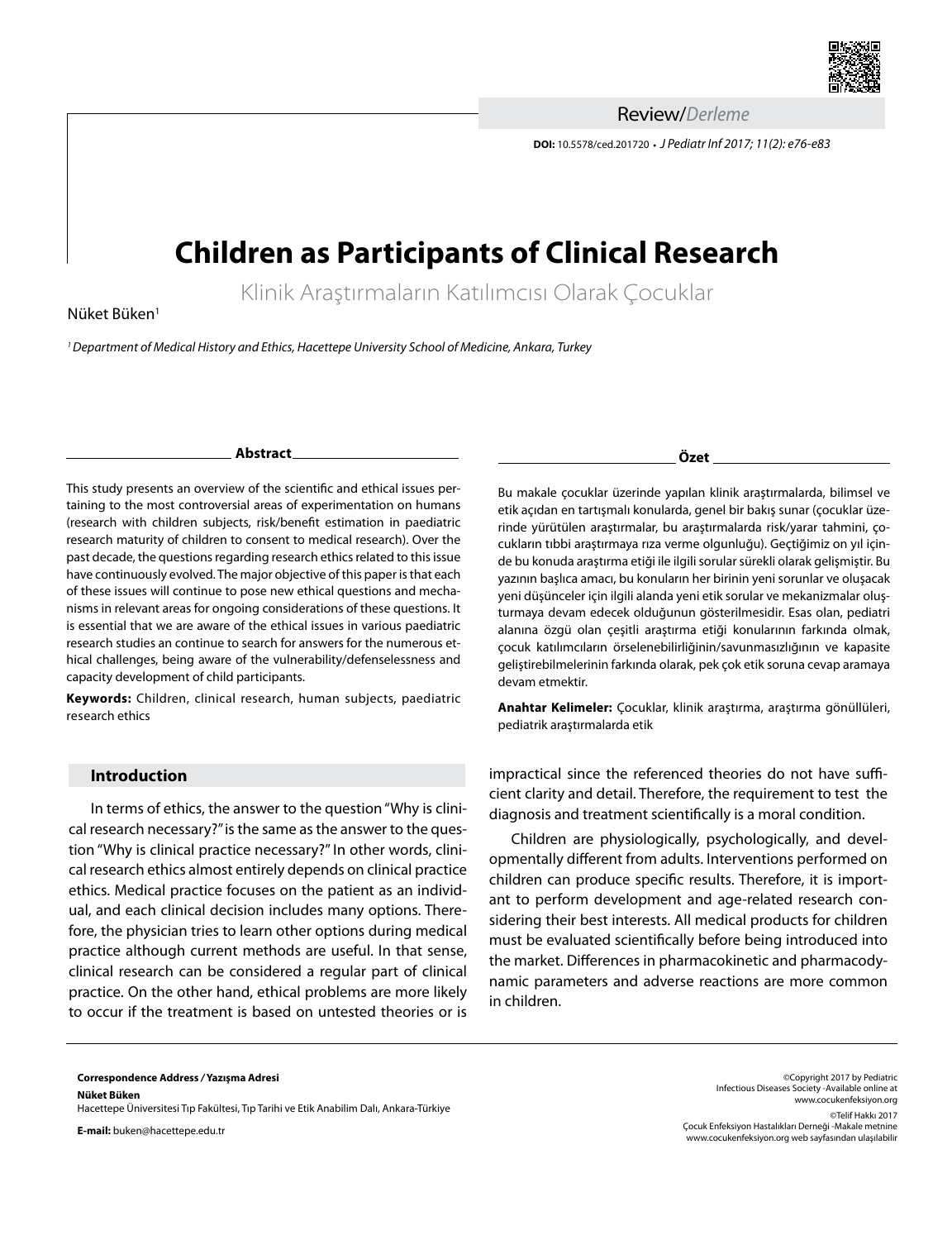#### **Necessity of Paediatric Research**

Research involving children also have goals based on child-specific qualifications. Here, the main goal is to increase knowledge with regard to children and primarily includes the followings.

- Protecting children from damage
- • Providing benefits to children as individuals
- Providing benefits to children as a group

In addition to the above-mentioned goals, research is being carried out in order not to discriminate against children and to ensure equity. In studies including children, impartiality means respect for the need for their protection from excessive and unnecessary damage, and objective voluntary selection in accordance with the method. Maintaining this kind of research as a matter of fairness means not unnecessarily depriving children from protection as a group, and providing benefits from their participation in the research activity. Not accepting their participation in the research simply due to being children would be unfair when compared to adults. Additionally, the researches on children are being carried out with the expectation of providing benefit for the community as a whole as well as to improve children's health, to prevent diseases, and to evaluate their care.

On the other hand, there are different opinions as to whether children should be participants in non-therapeutic research, while the participation of children in therapeutic research is considered an opportunity for them. According to some views, it is appropriate for children to participate in research due to the fact that they have the obligation as they are members of moral society. Those, who object to this view, suggest that children are vulnerable/defenseless and therefore, they cannot be subjected to the same responsibilities and tasks as adults.

A healthy child should not be considered as a healthy volunteer since he or she is not able to give consent and he or she is defenseless. It is essential that the studies, which can be performed on adults, should not be performed on children. Healthy children can be included only in the presence of exceptions to this. In some special cases, it may be necessary to conduct research on healthy children. Prophylactic studies or paediatric vaccination studies may be given as examples. Older children are recommended to be included in the research instead of small children, if possible.

At this point, the question "Can research on growth and development, which cannot be carried out on adults, prevent children's diseases?" seems to be plausible. The thesis that adults should be used as research volunteers rather than risking children at various stages of growth and development can is controversial. Although the use of adults and animals or in vitro studies is sufficient in obtaining some information about humans, in certain cases, only research involving children can provide useful information about the field in question. In conclusion, research involving adults are not able to completely meet all the requirements for information on children's health and care. Relying on research involving adults as an informational base for children's health and care can be dangerous in their care. Therefore, it is inevitable for children to participate in research on paediatrics.

As a general rule, clinical trials (particularly, clinical pharmacokinetic studies) frequently performed on healthy adults are not conducted on healthy children. Paediatric studies mostly involve sick children who are being treated for a specific medical indication which is not directly related to the research being conducted. Therefore, the approved approach in paediatric practices and research involves requesting the consent of the parents or guardian to include sick children in the research, showing special sensitivity to the problems of sick-volunteer children and their parents with regard to the research or treatment, supporting the participation of sick children in research by fully complying with national and international regulations on medical research.

## **Responsibility of the Researcher in Paediatric Research**

On the other hand, any research that is to be conducted on infants or children who are hospitalised for the treatment, leads the patients and parents to get worried. There are concerns with regard to these procedures which are compulsory in terms of research, which may change the planned direction of the treatment or extend the length of stay in the hospital. Due to the involvement of volunteering patients in clinical trials, it is highly important that the researcher understands and respects the requests and expectations for changing the planned form of the medical treatment or not being influenced adversely. Firstly, the researcher should obtain information about the status of the patient, examine the medical records carefully, and must discuss the subject with the primary care physician before informing the patient or parents of the research. After the potential patient-volunteer has been identified, the support of the primary physician of the patient should be provided, the study protocol should be explained to the patient and parents, and study procedures and results of experimental findings should be carefully and completely examined. The researcher should show to the patient and parents that the working procedures to be applied will not cause any change in the planned course of the medical treatment, that preventive measures would be taken, and that all risks accompanied with the participation of the child will be minimized. In addition, patients and parents should be clearly informed that they have the capacity to give the final decision for participation in the research. Lastly and most impor-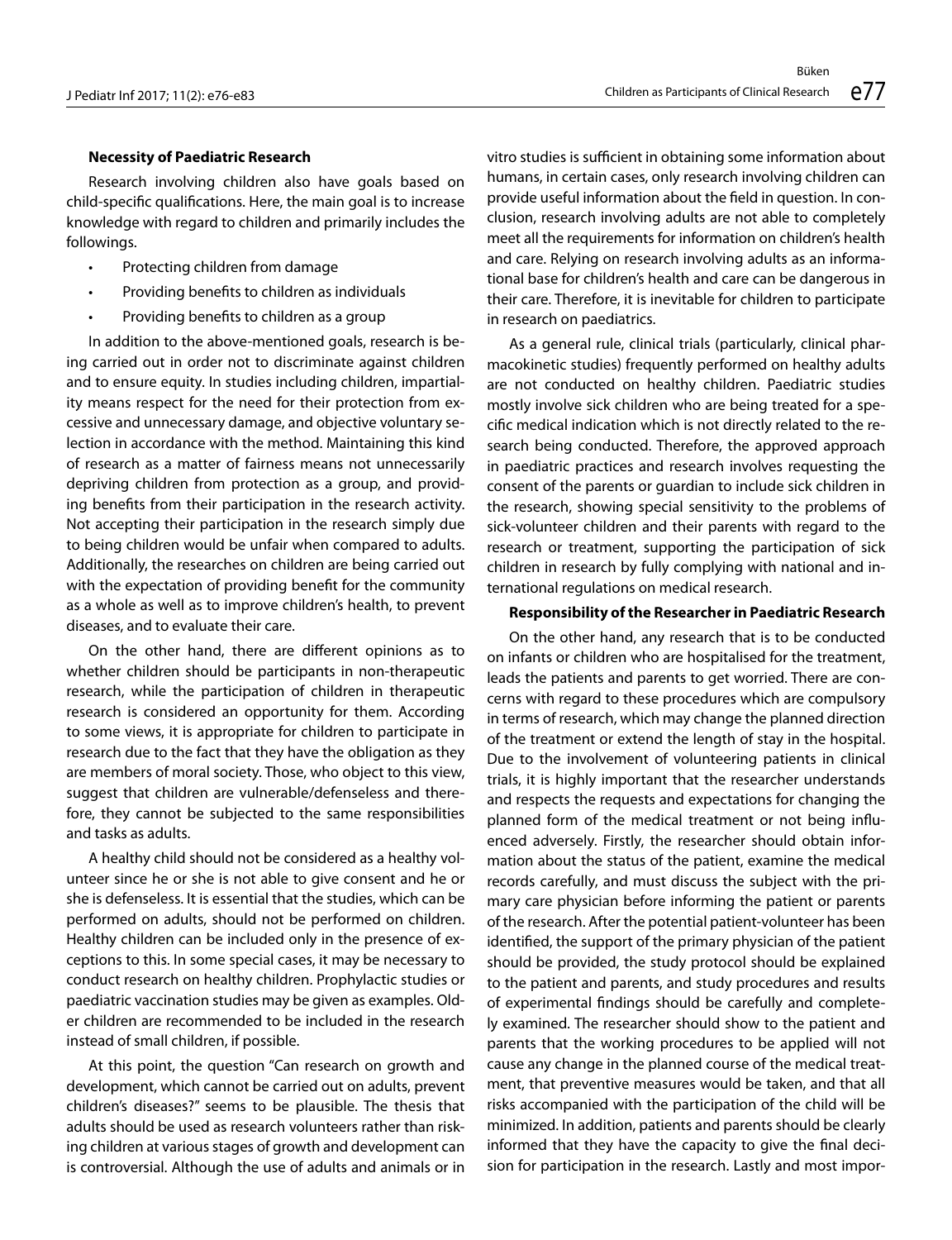tantly, the researcher needs to discuss with the patient and parents the concerns that accompany the health, safety and well-being of the patient and that are prioritized for him/her. Although such an approach requires a significant amount of time and resources for the researcher, it is stated that it would be beneficial in terms of successfully conducting and finalizing the research, and fulfilling the responsibilities. In other words, success in involving children in research is directly linked with the relationship between the researcher and patient and his/ her parents.

In order for sick children to participate in research in terms of ethics, firstly, the following conditions must be met:

- Assessing the patient motivation related to the starting the study, and being specifically sensitive to the needs of patients and parents.
- Raising the level of patient benefit through the provision of financial resources to meet the basic needs of the patient or the parents (transportation, meals, child care for the siblings of the patient, etc.).
- Providing information to the primary care physician regarding the patient's status and/or test results.

One last point to be considered is the place where the patient lives, and the places which are used for the registration and the study. If the patient needs to be moved from one hospital room to another due to the research, it is necessary to establish an environment with appropriate equipment and personnel to carry out the compulsory medical care. It is suggested that the provision of such conveniences is helpful in meeting the patient's needs and wishes (for instance, toilet/ bath in the study-room, tools and equipment for the comfort of the patient, adequate space and time to provide the usual interaction between the patient and the family members, etc.). Hence, the study can be conducted without doing substantial injustice to the patient's routine medical treatment and care.

In clinical trials carried out on sick children, blood and urine samples must be frequently and repeatedly taken and this causes distress and discomfort in children and parents. For example, the majority of pharmacokinetic studies are carried out through blood samples taken with repeated venous punctures. Excessive decrease in blood volume (the amount of blood taken in the sample exceeds 10% of the total circulating blood), pain, ecchymosis, infection, and the possibility of developing anterior interosseous syndrome are among the leading risks associated with repeated venous sampling. Pain, ecchymosis, infections, bone damage, anxiety increase, and the occurrence of potential errors in drug measurement are also stated in repeated blood sampling from the fingers or heels of infants. Studies have shown that the use of silicone venous cannulas or heparinized small-scale injectors significantly reduces the risks and complaints listed above, and central venous catheters can be used in case of medical indications.

It has been stated that obvious developmental changes in renal function influence the pharmacokinetics of drugs and that repeated urine sampling are important in indicating the renal clearance of the compounds excreted from the kidneys and the hepatic transformation pathways affected by the disease process. Therefore, it is suggested that the appropriate collection of urine samples can improve the quality of the pharmacokinetic study and contribute to the elimination or prevention of problems accompanying the procedure. As long as there is no indication for bladder catheter placement, the use of urine specimens which are self-drained is recommended. In young children and infants who have not received toilet training, new approaches are being tested since externally applied urine collection devices leak, and it is impossible to obtain urine samples which are not contaminated with faecal material from the baby's diaper. It is stated that an external collection device would be placed and appropriate urine would be collected through urine aspiration after each discharge for male infants. In children, who have received toilet training, it has been shown that an appropriate sample can be obtained under the supervision of a research nurse or through the motivating influence of the parents who understand the importance of obtaining a sample. In the collection of repeated blood and urine samples, it is possible to provide the least harm for the children participants and to increase the scientific value of the research when the above-mentioned risks are evaluated by the researcher (1).

## **Controversial Historical Process Related to Paediatric Studies**

In the USA, the National Commission established on the Protection of Volunteers in Biomedical and Behavioural Research published a research report on children in 1977. Jonsen, a member of the commission, noted the difficulty of determining the requirements for the children and their legal representatives regarding receiving the informed consent of the volunteers for the participation in biomedical and behavioural research (2). When losses caused by less stringent standards are confronted for therapeutic research, another exception for individual consent is not as problematic, more explicitly, authorizing the parent or guardian to determine whether the child would participate in the trial if the research does not exceed the minimal risk of harm for the volunteer. The difficulties arising with this exception are concentrated around the uncertainty of the term "minimal risk". This exception still has challenging effects and the solution is yet far. Participation of children in research, who do not have any direct benefit for themselves, is strictly prohibited. This prohibition was considered as a barrier to performing medical examina-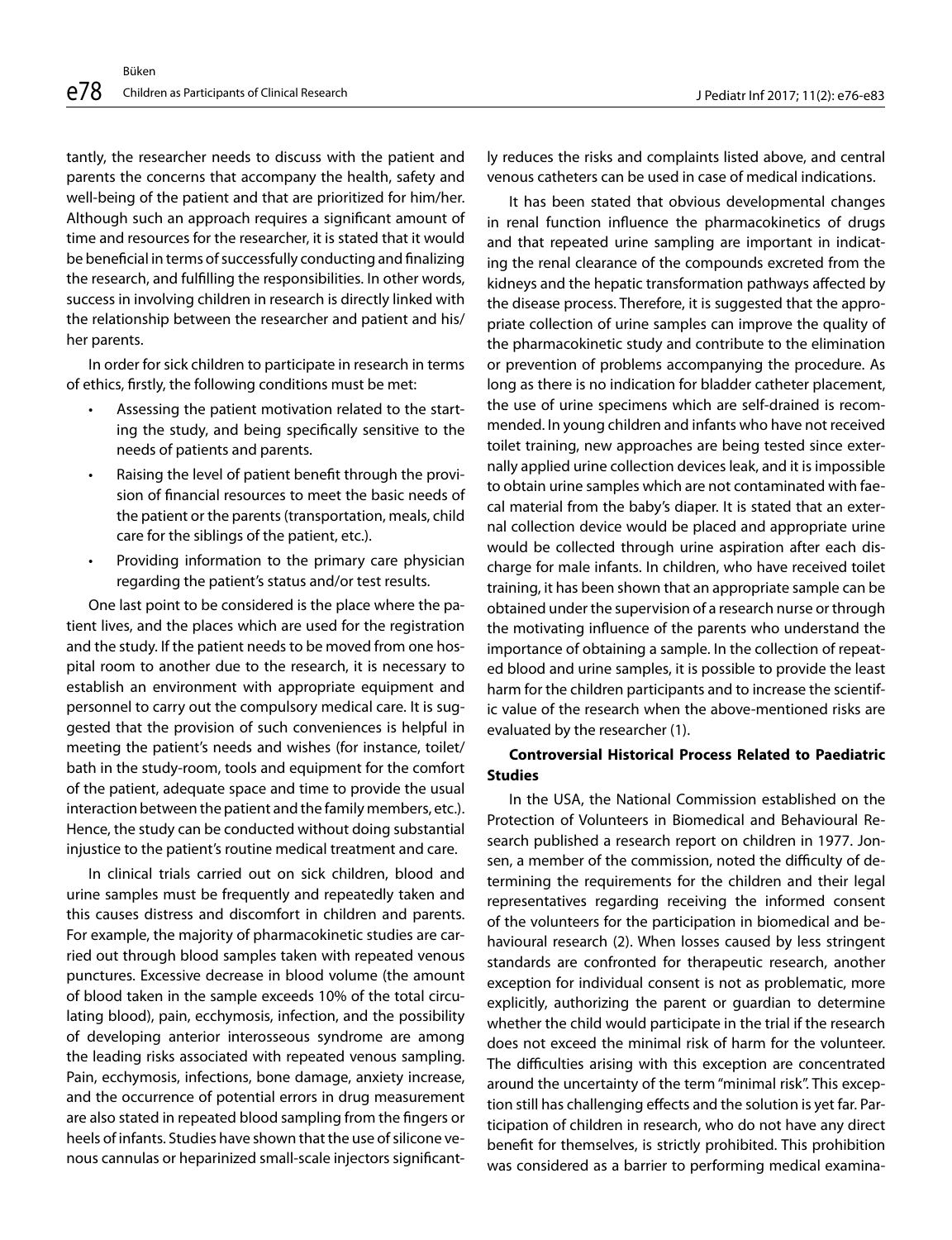tions and similar procedures to collect data on normal functions and using the standard psychological tests or observational tools. From the theoretical point of view, it has been advocated that, legal representatives must give their consent by proxy or should educate the child so that he/she should make a sacrifice for one's interest to provide a consent at his/ her own discretion (assuming that the children will perceive this as an obligation to service the society, just as reasonable individuals having the ability to make decisions) (3). The idea involving the choice of parents' who think that the risk which children experience in their daily lives also includes the involvement of children in research with minimal risk is even more important. In this case, the same idea can be applied to other potential research participants who do not have the ability to make decisions for themselves, including adults who have several illnesses and disorders.

It is also remarkable that the first principle of the Nuremberg Code, which is "The voluntary consent of the human subject is absolutely essential", excludes children and those who have mental disabilities from research. This was cancelled by the Declaration of Helsinki and the concept of "legal supervision" was accepted. The USA National Commission had to deal with two things which were behind the principles mentioned in the Nuremberg regulation and Helsinki Declaration: Has a child's consent ever been asked or protected? Under what conditions would the consent of the legal representative be valid? What would be the ethical method to be used in a research that the society believed to be dangerous for the health of the child and that would use a child in such a situation? Were the legal supervisors who had to protect the benefits of the individual they represented conscious about the research?

In the US, when the National Commission was addressing the Children's Report, they were faced with a strong obstacle: The theologian Paul Ramsey strongly opposed to any research that did not have direct benefit for the children (4). However, the Commission accepted the view that "if a reasonable assumption can be provided with regard to the child's consent, non-therapeutic research may be allowed". The members had to make decisions on some issues such as the "conscious individual", the level of risk that a "conscious child" can accept, the expected or predicted benefit for a child, and benefits of the research results to be provided for other children and society. This would be the only way to make "reasonable assumptions". Therefore, terms such as "minimal risk", "little deviation from minimal", "higher than minimal risk", "plausible experiences" and "important benefit" have been introduced into the recommendations of the Children's Report. The Commission realized that these concepts should be defined. Questions such as "Minimal risk to what point?", "Minimal risk from whose point

of view and under what conditions?" started to be asked. The exception regarding studies that do not exceed minimal risk revealed the principle that it is acceptable to expose people, who did not give consent, to some risks for the benefit of other larger groups rather than for their own benefit. But if "minimal risk" is acceptable, what would be the issue of allowing participation when there is "a little more than minimal risk"?

As can be seen, risk assessment is the most important step in the evaluation of the protocol and in the conduct of the research. Risks can be biopsychosocial, as well as occurring immediately or with delay, they may change according to age groups. Paediatric studies should be analyzed in terms of possible risks, including risks that may not normally be taken into consideration in adults because medication or methods may cause adverse effects in children who can not be defined as adults. The researcher is responsible to carry out an integral analysis of the risks in the study and to define the situation in the protocol so that the Ethics Committee can issue an approval decision. Identification of the risk levels and the possible benefits serve as the basis for ethical approvals. Risk should be monitored continuously, and there should be stopping criteria in the protocol for scheduled and unscheduled analyses in conjunction with safety and violation of the rules.

The fifth and sixth recommendations of the Children's Report of the USA National Commission were also open to argument. The fifth recommendation stated that "research in which more than minimal risk to children is presented by an intervention that does not hold out the prospect of direct benefit for the child may not be carried out", and five conditions were determined for the approval of such research. In the sixth recommendation, it was stated that based on the five conditions mentioned in the fifth recommendation, an unapproved study could be approved by the National Ethical Advisory Board if "the research presents an possibility to understand, prevent or alleviate a serious problem affecting the health or well-fare of children". These two recommendations destroyed the integrity of the Commission. In the past, almost all decisions had been unanimous. As a result, this Commission, which gave priority to the principle of autonomy and the rule of conscious, voluntary, informed consent, has paved the way for accepting that a volunteer whose consent was not obtained could be used in research that has no direct benefits for him or her, or more precisely, that legal representatives may protect his/her best interests on behalf of him/her.

In the Children's Report of the National Commission, the principle of "not harming" is very common although it is not clearly written. Since children cannot give consent in general, the principle of "not harming" outweighs the principle of ensuring autonomy. However, the principle of "not harming" must be refined in the content of the research. It is necessary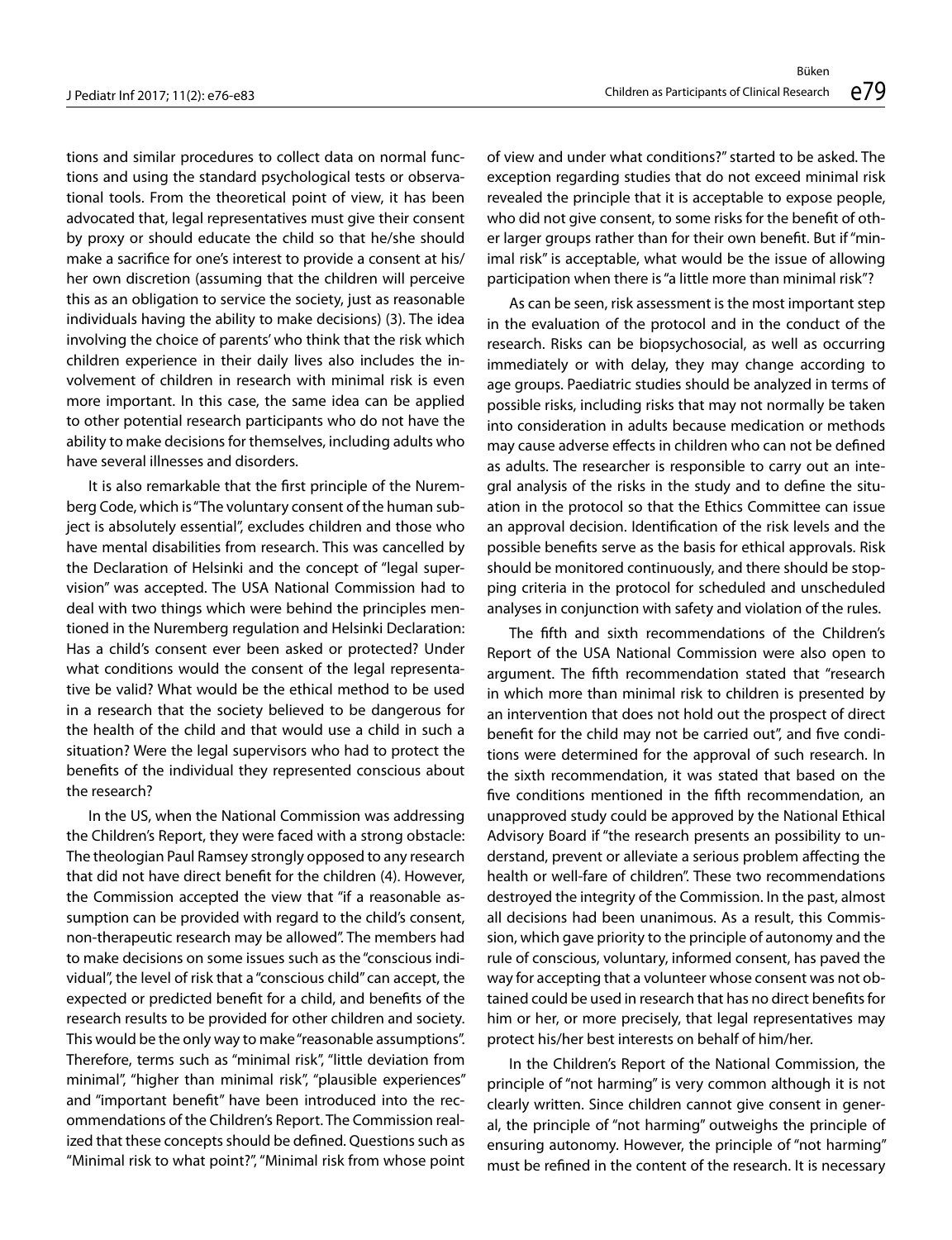to explain the reasons of the damage, and how the research can damage the children. Many research actions are not harmful, but they have the risk of harm. As observed in Nazi researches, damage such as deliberate death or causing permanent disability are definitely not ethical. How should be the damage from a blood collection needle be evaluated? If a child is healthier than a child with leukaemia who is routinely exposed to this needle, would the needle be considered as more risky and harmful? Is making changes in daily activities for research observations harmful or is there a risk of harm? Would this change be harmful or has the risk of harm if it involves leaving the child in custody of a person who is unknown, instead of leaving him/her with the familiar babysitter? Would being randomly selected for a treatment plan which is later understood to be the least effective of the treatments tested be considered as harmful? Such views on damage and risk are important to make reasonable judgments about applying the principle of "not harming" or ignoring it. This provides a general framework for making such a judgment.

As can be seen, the principles which are applied when encountering any ethical problem, are measured according to the circumstances. Any principle that is sufficiently correct in itself can become important and appropriate (or unimportant and inappropriate) within such a real situation. Principles are evaluated on a background set by specific circumstances. If the background is changed by adding or removing or highlighting or hiding certain conditions, then this or that principle would become more central and visible. Understanding them is an important part of moral judgment.

## **Grouping of Children According to Age**

Today, the period from the birth to the end of adolescence is called "childhood", and therefore, the term "research involving children" means research on the individuals who were in this age group. Between 0-18 years, there are numerous widely accepted physical, cognitive and psychological characteristics, which are widely accepted as indicators of the normal childhood developmental process, such as independently being able to walk, talk, socialize, create abstract concepts, and being able to make independent choices. There are also many differences among children who are thought to have one or more of these characteristics commonly. Studies carried out on this subject suggest that there are mainly three age groups within the child population, and some children "on the margins" of these groups can be considered in the nearest category.

1. Birth-7 age group: Children at early ages, who are most in need of protection from harm and at the same time should be constantly looked after and raised. It is not possible to obtain a consent of a child in this age group. He or she should not be expected to understand the research.

- 2. 7-14 age group: Children at the middle of maturation are children who can protect themselves from harm to a degree, but are in need of care as they are not adults yet. Children can understand the risk/benefit assessment of a study as from nine years old, however, they have difficulties in understanding conflicting interests or non-tangible information. This situation should be taken into consideration in preparing information forms for children. Most of the children, even some parents, may not understand randomized grouping. In addition to this, it can be said that particularly children with chronic illnesses are more capable of having independent decisions depending on their experiences. In every situation, informing the child, preferably having his/her consent in writing if he/she at the school age (6-7 years of age), and being able to monitor this consent are important issues.
- 3. 14-18 age group: Older children have the ability to protect themselves from harm, and these children need to be trained to reach adulthood (5). Research on adolescents is always difficult. They are still involved in the paediatric age group although they have the ability to make decisions as adults in many other areas of life. When the consent of an adolescence is being requested, there must be a balance between their independent decision-making ability and the need to be protected by the parent/ guardian. It has been shown in many publications that adolescents can make independent decisions under certain circumstances.

This classification seems compatible with the categorization based on Piaget's cognitive developmental stages and includes the stages of infancy (0-2 years), first childhood (2-6 years), middle childhood (6-12 years) and adolescence (12- 18 years). The notable difference between these two classifications is that infancy and first childhood are classified as a single group in the first classification. However, this is only apparent superficial difference. It is an acceptable approach for children from birth to 7-8 years old to be in the same group when considering their need for care and participation in decision-making processes.

It is known that each child has his or her own characteristics regarding the developmental stages of children. The transitions between periods including the transition from childhood to adulthood and taking into consideration the individual differences are important for the protection and the training of the child, the development of autonomy, supporting the potential of the individual, and determining the most basic needs of the child (health, education, food, etc.). Contrary to the opinion of adults, children are closely interested in issues such as illness, health, disability, pain, distress, and agony that affect their own development, and they search for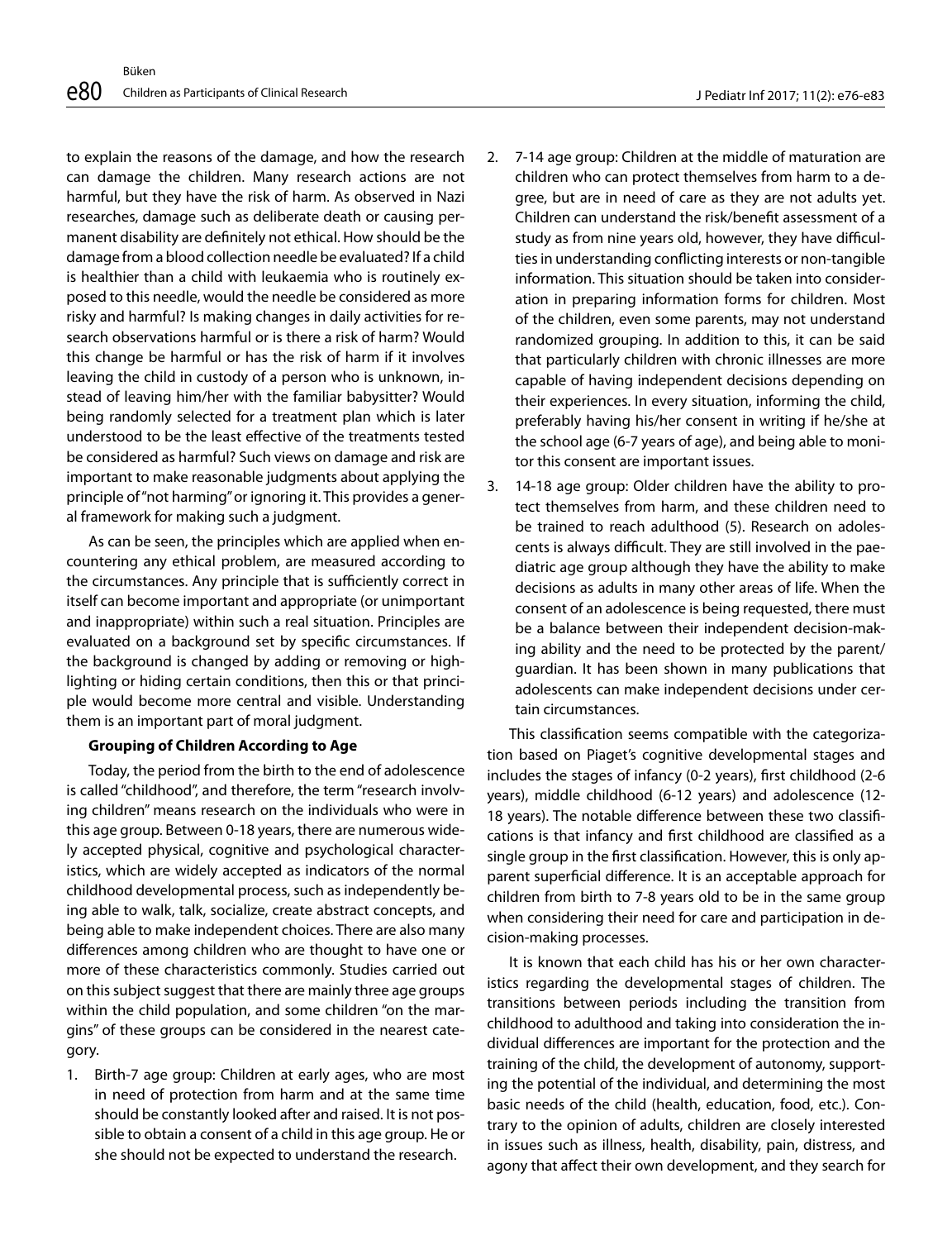their "goods" in these issues. It should be accepted that children try to protect their benefits in terms of right to choose, privacy, truthfulness, reliability, and self-awareness just like adults but different levels of understanding.

The issue that a child can give a consent or not should be based not only on his/her calendar age but on other factors as well such as his/her developmental stage, mental abilities (particularly in children who have special needs and/or have a learning disability) and life/disease experience. If the child's consent cannot be obtained, this should be documented with its reason in the consent form bearing the signatures of the parent/legal representative and the researcher. The child's decision alone is not sufficient to participate in the research unless it is supported by the informed consent of the legal representative.

## **Ethical and Legal Responsibility for Clinical Researches on Children**

The international text on human rights and the protection of human dignity regarding the application of biology and medicine is the **Convention on Human Rights and Biomedicine** signed in Oviedo (Spain) on April 4, 1997 (Convention for the Protection of Human Rights and Dignity of the Human Being with Regard to the Application of Biology and Medicine: Convention on Human Rights and Biomedicine; Oviedo, 1997) (6).

The Member States of the Council of Europe and other states (and the European Community), which have signed this Convention, have decided that measures should be taken to secure human dignity and to protect the fundamental rights of the individual in terms of the application of biology and medicine on account of the fact that the misuse of biology and medicine would cause actions that would put human dignity in jeopardy, and accepted the issues expressed in the agreement.

Article 16 of the Convention concerns "the protection of persons undergoing research". Research on persons who are able to consent to research: Research on persons, who are able to consent to research, may only be conducted if all the following conditions are met (Article 16) (6):

- i. There should be no other alternative of comparable effectiveness of the research on humans;
- ii. The risks which may be taken by that person should not be disproportionate to the potential benefits of the research;
- iii. The research project must be approved by the competent body after an independent examination of its scientific merit and a multidisciplinary review of its ethical acceptability;
- iv. The persons participating in the research must be informed of their rights and the safeguards prescribed by law for their protection;
- v. A free, open and private consent of the volunteer must be obtained and documented. Such consent may be freely withdrawn at any time.

Research on persons who are not able to consent to research: The Convention sets additional measurements for the protection of persons who are not able to consent to research (Article 17). Research on a person without the capacity to consent, may be conducted only if all the following conditions are met in addition to the above-mentioned conditions (Article 16).

- i. The results of the research must have the potential to produce real and direct benefit to the volunteer's health;
- ii. It must not be possible to conduct a research of comparable effectiveness on individuals capable of giving consent. In other words, if comparable results can be obtained from the studies carried out on individuals capable of giving consent, those, who are not capable of giving consent, cannot participate in the research as a volunteer.
- iii. The necessary authorization must have been issued specifically and in writing by the legal representative or an authority, person or institution specified by law;
- iv. The person concerned should not object to participating in the research (6).

**The Helsinki Declaration of the World Medical Association** concerns recommendations that guide doctors in biomedical researches involving volunteers. The seventh and last revision of the Declaration of Helsinki, which is regarded as the cornerstone of the ethics of clinical research, has been accepted in the 59<sup>th</sup> General Assembly in Forteleza in 2013. As various minorities, women and children are not sufficiently involved in research projects and as these groups cannot make use of research results sufficiently, the issue of providing adequate access to these groups was re-emphasized after the revised declaration in 2008, and made even more clear in the 2013 revision (7).

Articles 28 and 29 of the Helsinki Declaration are related to receiving informed consent, and specifies the conditions for carrying out a research on those who have no capability to give consent (7).

*28. For a potential research subject who is incapable of giving informed consent, the physician must seek informed consent from the legally authorized representative. These individuals* 

Büken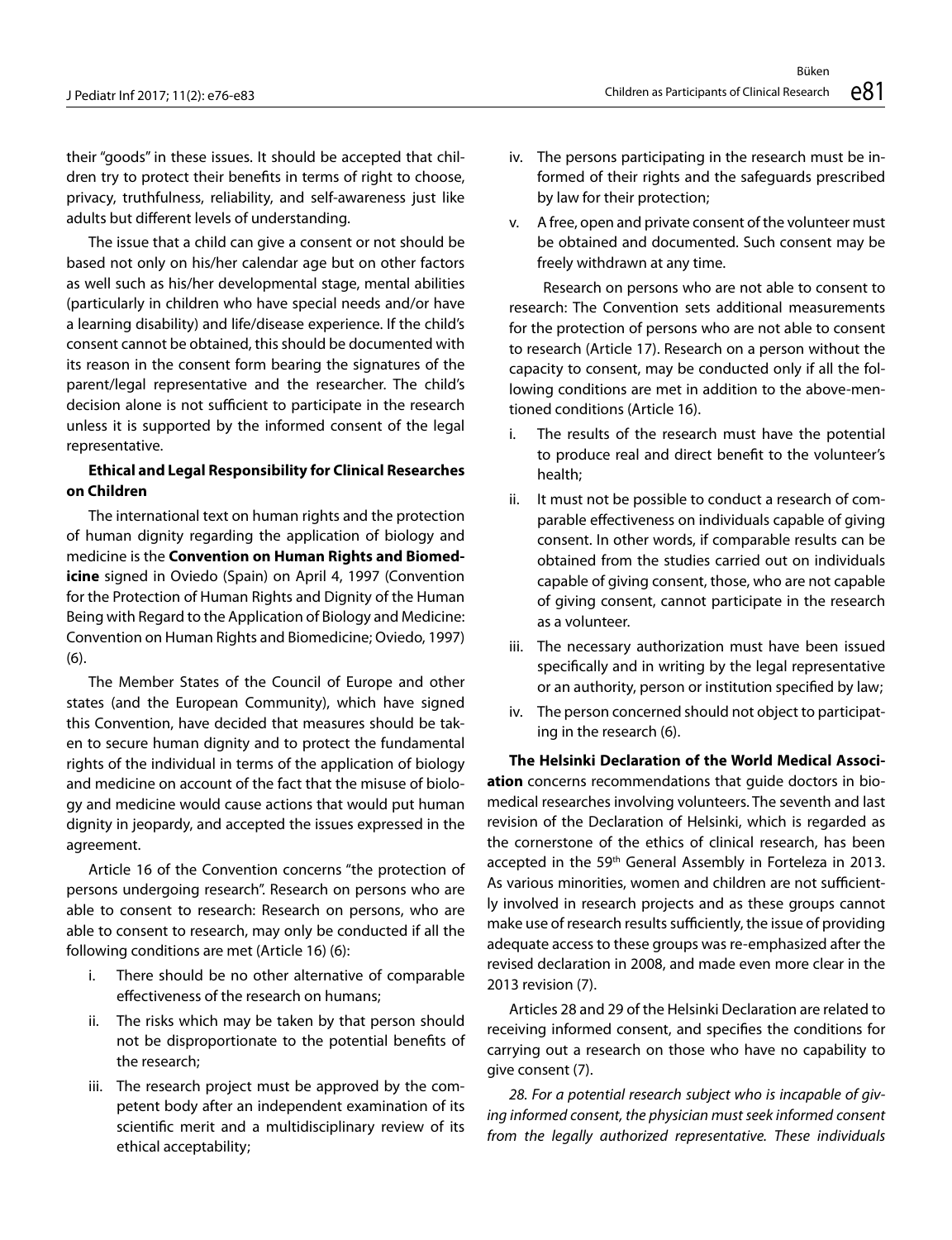*must not be included in a research study that has no likelihood of benefit for them unless it is intended to promote the health of the group represented by the potential subject, the research cannot instead be performed with persons capable of providing informed consent, and the research entails only minimal risk and minimal burden.*

*29. When a potential research subject who is deemed incapable of giving informed consent is able to give assent to decisions about participation in research, the physician must seek that assent in addition to the consent of the legally authorized representative. The potential subject's dissent should be respected.*

**Regulation on Clinical Trials (2013) Article 6** is related to the **participation of children in research** and is as follows (8):

*In the cases when the research subject is directly related to children or is a clinical situation that can be examined only on children or it is mandatory for the data obtained as a result of the research made on adults to be confirmed to be valid also on children if the research does not have a predictable risk in terms of volunteers' health and there is a general medical opinion suggesting that the research would provide a direct benefit to the volunteers, it may be allowed to conduct research on children within the framework of the points specified in Article 5 and the points specified below.*

- *a. There should be a general medical opinion suggesting that there is no known risk of the product or practice to be researched on children.*
- *b. If the child is able to express his consent, and if he is not able to do so his parents' consent or the consent of guardians, if he is under guardianship, is obtained in writing after they are all informed.*
- *c. The child is excluded from the research in the cases when he rejects to participate in the research or wishes to leave the research at any stage of the research.*

*If the child is able to make an assessment and reach a conclusion about the information provided to him, all the information regarding the research is told to the child accordingly.*

- *d. Ethical committee is informed by a physician, who specialized in children's health and diseases, about the clinical, ethical, psychological and social problems regarding the research whereas it is informed by a dentist, who did a doctorate of residency in dentistry, about research regarding dentistry and the protocol is assessed accordingly.*
- *e. The ethical committee cannot approve this trial without the affirmative opinions of a physician, who is specialized in children's health and diseases, in clinical trials to be conducted on children, and a dentist, who did a doctorate of residency in dentistry, about the research regarding dentistry, with regard to that the research can be carried out on children.*

*f. Any convincing or financial offer other than covering the mandatory cost that would result from children's participation in the research cannot be made in relation to the clinical researches to be made on children (8).*

## **Conclusion**

In conclusion, special conditions are required for the research to be carried out on children. The reason for this is that the children have no capacity and authority to make decisions about their own bodies, and they are not able to defend their rights and interests by themselves.

To conduct a study on children,

- It should be envisaged that the research will make a significant contribution to science.
- Research should have the quality to be performed only in children.
- Risk/benefit balance must be acceptable.
- Written information must be given.
- Informed consent must be received.
- Sufficient time must be given for the consent.
- The child should be able to withdraw from the study without any reason whenever he or she wants, and the treatment process should not be affected, or the child damaged due to this reason.
- Consent must be obtained by the research coordinator.

The application of a new treatment on children or the ethics of the research to be carried out on them are being discussed in various contexts in various aspects. Researchers should know that the research is a partnership with family, guardians and children. It is not a process performed on children. The personal risk of the research on the child carries not only the risk of the process, but also the social, emotional and medical risks that the child has been exposed to or would be exposed to in the future. The researchers should also consider whether the research process will cause any mood disorder or behavioural disorder on the child. The scientific findings of the research and the emotional and behavioural outcomes of the study on the individuals involved in other research should also be carefully examined.

**Peer-review:** Externally peer-reviewed.

 $\overline{a}$ 

**Conflict of Interest:** The author has not reported a conflict of interest. **Financial Disclosure:** There is no financial support in this study.